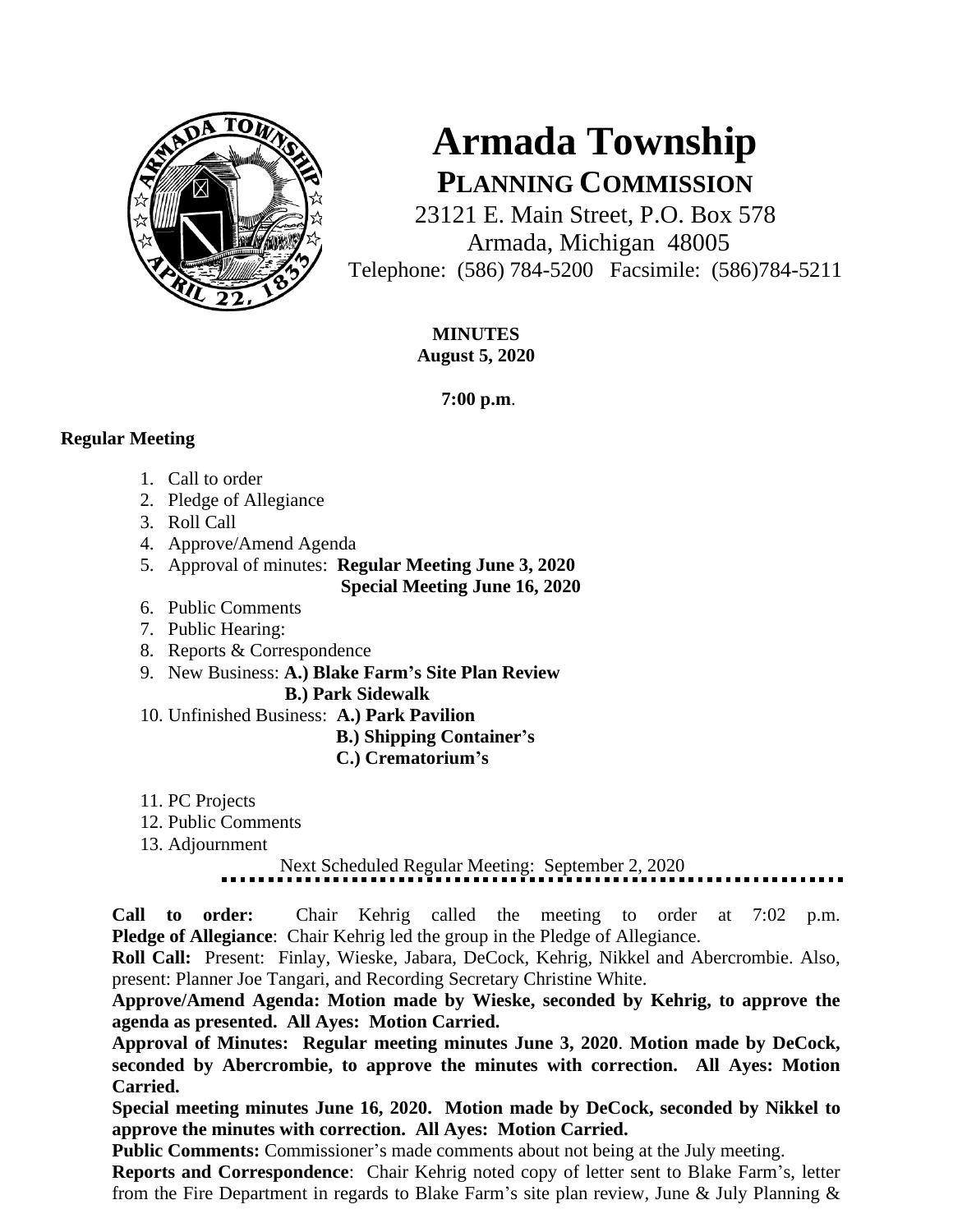Zoning News, copy of July Meeting Cancelation, Community Planning Update Summer 2020, and Planning Commission Policy & Procedures. Chair Kehrig noted a letter of thirty-day notice to Giffels Webster ending August 19, 2020. **Motion made by Abercrombie, seconded by Finlay, to receive and file as presented. All Ayes: Motion Carried.**

#### **Public Hearing: None.**

**New Business: A.) Blake Farm's Site Plan Review:** Mr. Paul Blake presented that they would like to add on a porch overhang addition and add pergolas to the existing patio area. Planner Tangari went through his review. In 2017, a patio expansion on the north side of the winery/grill on the primary Blake's property was granted a special land use approval. The patio was never extended to the full square footage shown on the original plan, and one of the existing buildings that was designated as a service building on that plan was instead demolished and removed. The applicant is now requesting site plan approval for a different configuration of this outdoor service area: the footprint of the existing concrete patio is not proposed to change, a line of eight pergolas is proposed to be constructed, extending north off the paved patio. Each pergola is nine feet tall and two hundred and twenty-five square feet (15x15). A steel overhang is to be constructed off two sides of the patio service building, labeled, "steel shed" on the plans; this is the remaining outbuilding from the original special land use approval. The overhangs add a total area of 688 square feet to the building. The applicant testifies that the modifications to the fenced winery service area are intended to improve the experience of customers in this area rather than increase the service capacity of the area. Mr. Tangari went thru other requirements and recommended approval of the site plan with lighting to the pergolas being addressed. The commissioners asked questions about the lighting. They are low wattage lights. How much of farm product is sold is part of review. Mr. Paul Blake said they could address that and will provide something in writing. 95 percent of what they sell is made from product of their farms.

**Motion made by Jabara, seconded by Wieske to approve the site plan dated March 10, 2020 for pergolas and porch overhang as presented. 5 Ayes; 2 Nays, DeCock, Finlay: Motion Carried.** Discussion of the safety of Armada Center Rd. took place. Mr. Paul Blake stated there is no magic bullet. Safety is their number one concern. They do not own the road. They have talked to county and state officials, and want to work with the township. They have hired a grant writer and have spent time and money. They know it will not happen quickly. They have hired parking attendants, and flagger's to direct traffic. They have paid to have the EMS on site in the parking lot. They employee 800 people and provide jobs and value to the community. It needs to be a joint effort between them and the township.

**B.) Park Sidewalk:** The township is proposing a new sidewalk across the Fire Department property, leading to the skatepark. Planner Tangari recommend approval. **Motion made by Jabara, seconded by Kehrig, to approve the public sidewalk as shown on the proposed plan. All Ayes: Motion Carried.**

**Unfinished Business: A.) Park Pavilion:** Planner Tangari went through the review for the pavilion that was already constructed. The pavilion is 240 square feet (12x20) and consists of a roof on poles over a concrete base. Per the Michigan Planning Enabling Act, the "location, character, and extent" of the pavilion requires approval by the Planning Commission. The Planner recommends approval of the pavilion. The commission discussed the location being in the floodplain and it could be a safety issue, and if it could be moved. **Motion made by DeCock, seconded by Nikkel, to deny site plan for current location for being built in the floodplain. 4 Ayes; 3 Nays, Jabara, Wieske, Kehrig.** 

**B.) Shipping Container's: Motion made by Nikkel, seconded by Finlay, to table the discussion. All Ayes: Motion Carried.** 

**C.) Crematorium's:** Planner Tangari went over that Krause Veterinary on North Ave has expressed a desire to operate a pet crematorium within one of the existing buildings on its property. Planner went over a sample ordinance with the commission. Mr. Krause stated that he would like to provide more service to his clients and that other places in Romeo and Oxford provide this service. The unit he would like to install is smokeless.

**Motion made by DeCock, seconded by Jabara, to table until next month. 4 Ayes; 3 Nays, Nikkel, Wieske, Finlay. Motion Carried.**